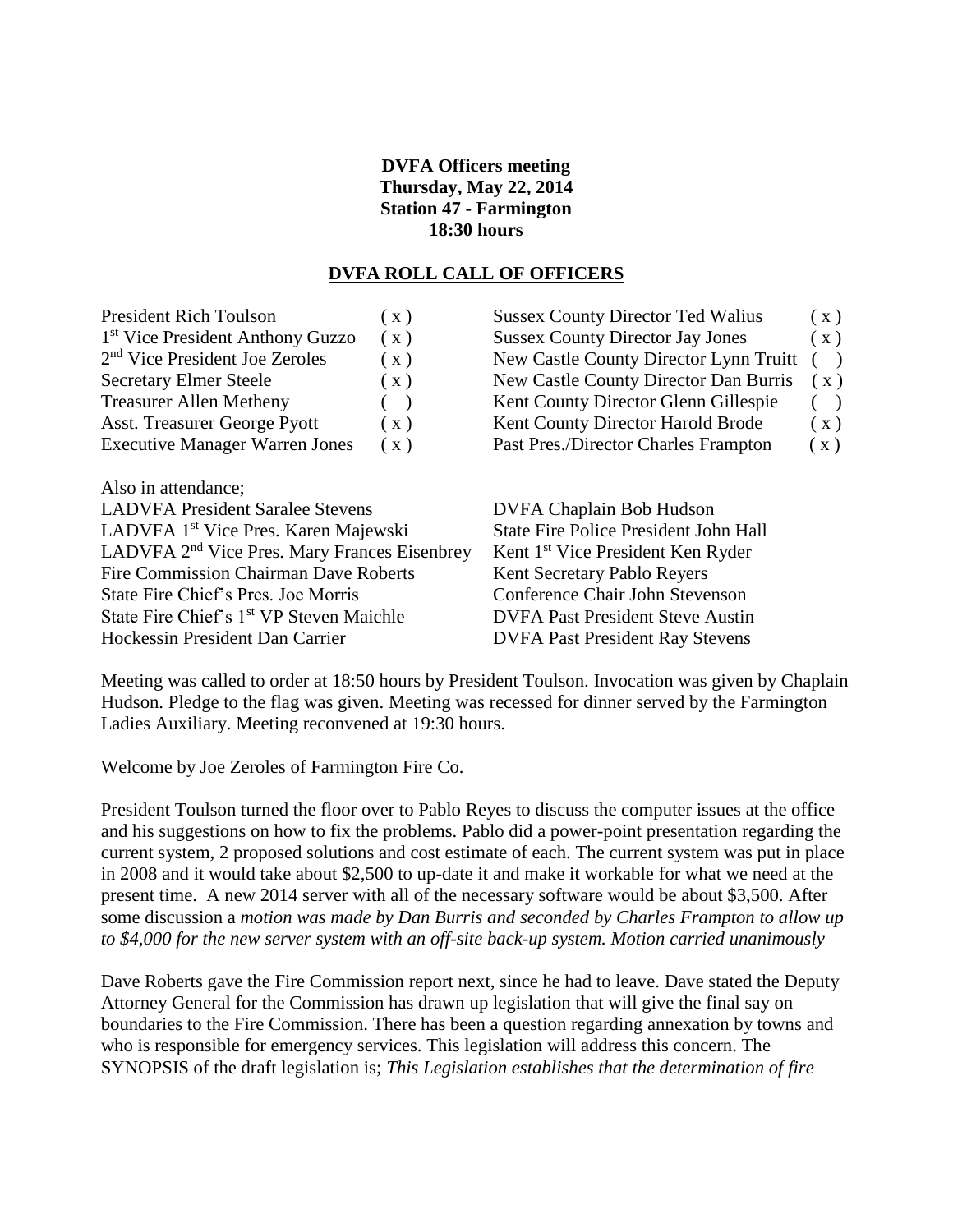*company boundaries by the Fire Prevention Commission shall prevail over any other prevision of the Code, state law, any county or municipal ordinance or any rules or regulations to the contrary.*

At this time President Toulson brought out the ladies and gentlemen from the Farmington Fire Company and thanked them for the delicious meal. A rising ovation was given.

Ray Stevens gave a report from the DVFA Pension plan. He addressed the issue of either a fire company or an auxiliary withdrawing from the pension plan. When the plan was started in 1986 there was no provision or consideration given to this possibility. Dave Craik, Pension Administrator has received a letter from a fire company asking about withdrawing from the plan. There is an issue with "unfunded liability" and a "withdraw liability payment" which will need to be addressed. Draft legislation has been proposed to resolve this issue. SYNOPSIS *This bill clarifies that a participating volunteer fire company or ladies auxiliary in the Delaware Volunteer Firemen's Pension Plan has the ability to withdraw from the plan. As part of that withdrawal process the company or auxiliary would pay a withdrawal liability payment that would be used to pay the retirement benefits of their member's accrued benefits and ensure the actuarial soundness of the Funds for the remaining Employers.* After some discussion a *motion was made by Harold Brode and seconded by Joe Zeroles to accept the report from the pension plan committee recommendations and seek someone to introduce this legislation. Motion carried*

LADVFA President Saralee Stevens introduced the officers that were with her this evening. She thanked Farmington for the fine meal. She discussed an issue that has come from the State Board of Health and Social Services in reference to ladies serving meals. There are concerns about the certification of workers, classes that must be taken and liability issues should something happen. It was suggested that the DVFA ask to be exempted from this ruling. Warren will review this issue and see what the Board of Health is actually looking for. There seems to be a lot of unanswered questions at the Board level.

DSFCA President Joe Morris stated there is an issues with DelDot supervision refusing a Fire Chief's request for sign boards, etc, to direct traffic. He suggested a meeting be held with "high level" people to get this issue resolved. President Toulson said he would schedule a meeting with the necessary "key" people to address and resolve this issue.

DSFPA President John Hall stated there is an issue in New Castle County regarding fire police members carrying weapons. This issue came up a couple of year ago and was thought to be a dead issue. There was a lot of discussion on this topic. We will wait to see what develops before taking any steps. The main issue from the discussion is liability.

DVFA President Rich Toulson thanked those that attended Firefighter Day at Legislative Hall on April  $8<sup>th</sup>$ . He also thanked everyone that held open houses on April 13<sup>th</sup>. He briefly discussed the 4 bills that are pending regarding more EMS funding. President Toulson also thanked everyone for attending CFSI in Washington on May  $1<sup>st</sup>$ . There were 194 in attendance from Delaware.

1<sup>st</sup> Vice President Anthony Guzzo thanked everyone for their help and support. Keep up the good work.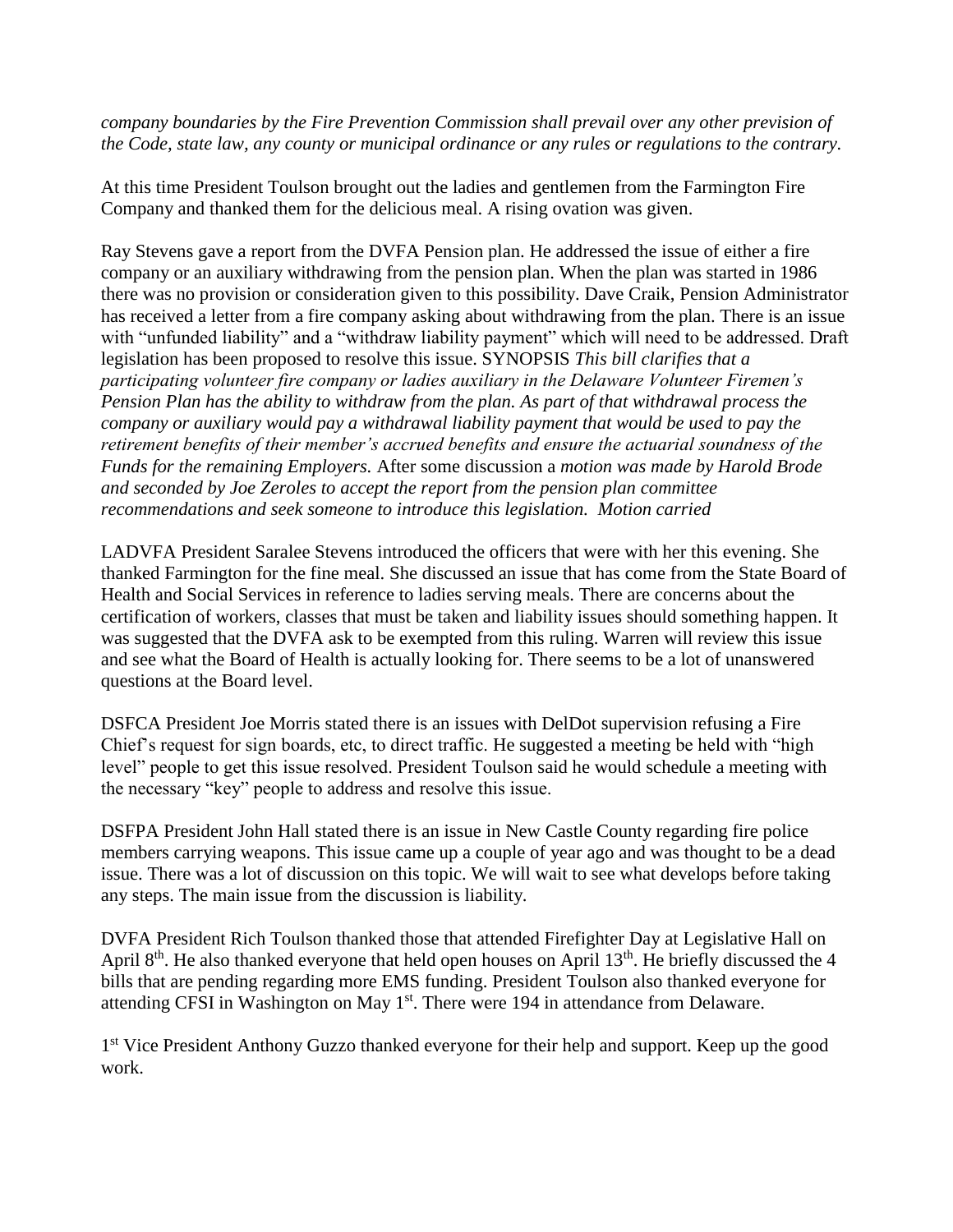2<sup>nd</sup> Vice President Joe Zeroles thanked everyone for their help and support.

Secretary Elmer Steele stated he is working with the Conference Chairman on a daily basis to prepare things for the Conference. He also stated he was in receipt of an invitation to attend the Maryland State Firefighter's annual banquet on Saturday, June 14<sup>th</sup> and assumed that the other table officers had also received their invitations.

Conference Chairman John Stevenson stated he still looking for information from several committees in order to finalize an agenda. Several things on the web site need to be cleaned- up, he has sent that info to the office. Discussed the logo; are we changing logos each year or do we plan to use a generic logo? Souvenirs are in and each County has started selling them at the various meetings. We will be using the Rollins Center parking lot for outside venders this year.

DVFA Foundation Steve Austin reported the foundation has turned over \$61,000 to the DVFA Scholarship program. There are very minimal expenses associated with running the foundation, which means more money can go to scholarships. There was some discussion around the non-profit status of 501c3 versus 501c4. We are currently a 501c3 corporation.

## **Directors:**

Past President/New Castle Director Charles Frampton no report

New Castle County Director Dan Burris stated he feels the 4 legislative bills are looking good. He stated there will soon be an article in the News Journal regarding fire service funding, could be as soon as Sunday.

Kent County Director Harold Brode said he had attended the Kent County Levy Court budget meeting where the 15% County funding was discussed. Kent County Firefighter's Association and Kent County Levy Court are opposed to this bill requiring the 15%, since it will cost the fire companies part of their current funding.

Sussex County Director Ted Walius asked about the status of the trophy committee report. Wally Poppe was not in attendance so no report was given. Ken Ryder stated the committee was supposed to receive the recommendations by e-mail, since a suitable meeting date could not be reached by the committee, but thus far he has not received anything.

Sussex County Director Jay Jones stated the same issue regarding carrying weapons has taken place in Sussex County. Who is going to head up the meeting with fire representatives, county council, etc, to discuss the bill on the 15% county funding? He discussed an issue with the Sussex Tech Rescue team and what might happen. He encouraged everyone to write detailed reports on all incidents.